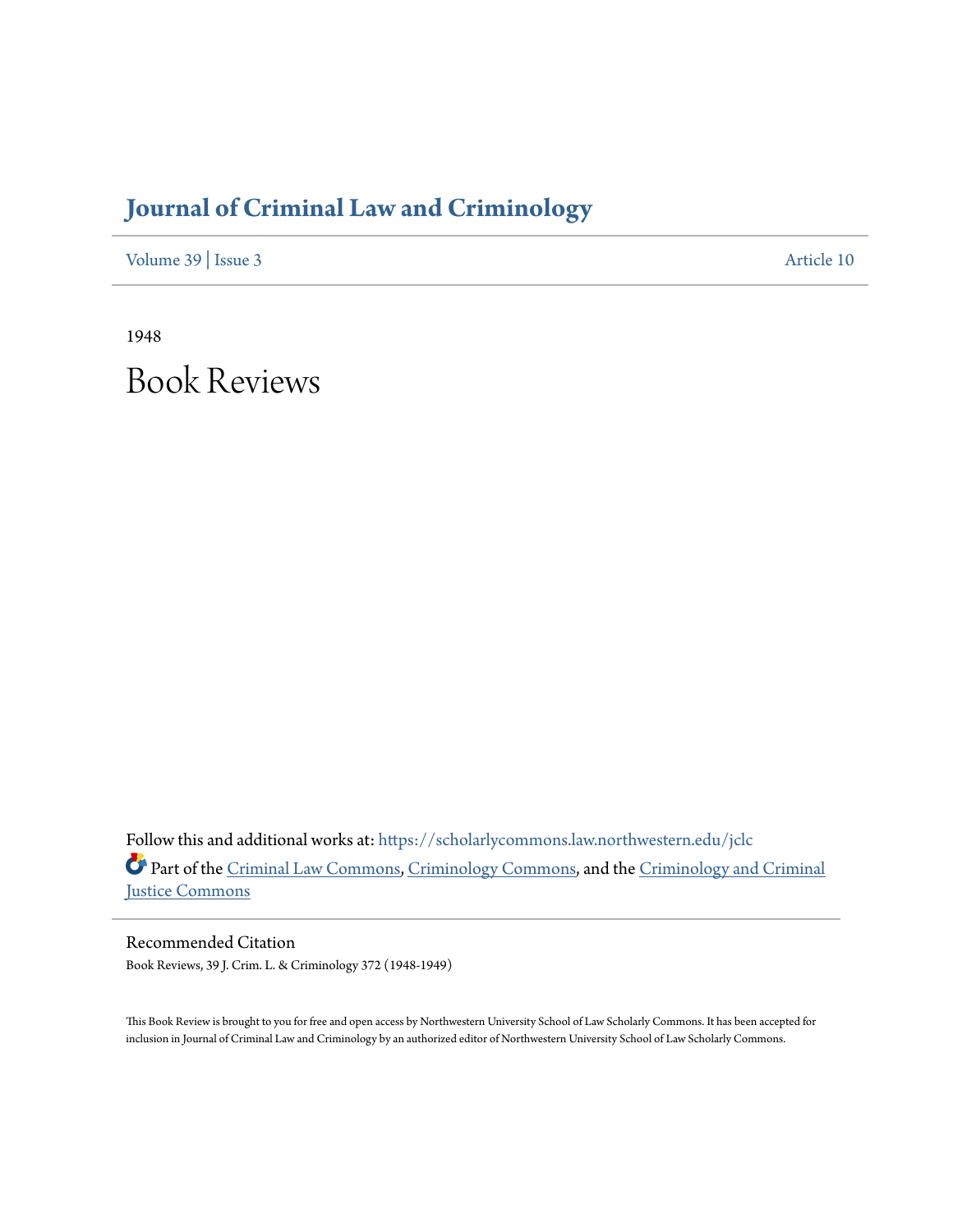HANDBOOK **OF** PSYCHIATRY: By *Winfred Overholser, A.B., M.D., Sc. D.,* and *Winifred V. Richmond*, B. S., A. M., Ph.D. **J.** P. Lippincott & Co., Philadelphia, 1947. Pp. 252, \$4.00.

This book, primarily intended for the layman, was written by Dr. Overholser (Superintendent of St. Elizabeths Hospital, and Professor of Psychiatry, George Washington University, Washington, D. C.). and by the late Dr. Richmond (formerly Chief, Department of Psychology, St. Elizabeths Hospital. and Consultant in Psychology, New Mexico State Department of Walfare). Dr. Overholser was President of the American Psychiatric Association at the time of publication of this book; he is an outstanding expert in medico-legal psychiatry and is the author of many articles dealing with this branch of medicine.

The book is approved by the American Association for the Advancement of Science as a sponsored non-technical scientific publication.

In the preface, Dr. Overholser states:

"The authors have here attempted to present, in a simple and unsensational manner, the elements of the varied types of mental disease, their causes, symptoms and prospects. Therapy has been sketched in general terms only, for the authors have not desired to offer encouragement to self-treatment. Rather, they have wished to clarify for the nontechnical reader the substance of mental disease and the proper attitudes toward it. It has been their hope that the college student, the nurse, the average man or women who has mentally ill relatives or friends, and perhaps even the practicing physicians who has shied at the more technical volumes on the subject, may gather from this book some measures of understanding which will allay some of his misgivings and redound directly or indirectly to the welfare of the half million (and more) patients in the mental hospitals of the United States, as well as of the unknown thousands of neurotics in the community."

In this reviewer's opinion, the above aim has been very successful. The authors point out clearly the differences between psychiatry and psychology; they clarify the role of psychoanalysis; they describe: (a) the causes of mental disorders; (b) the mental hospital and modern methods of treatment; (c) mental deficiency; (d) various types of psychoses; (e) the psychoneuroses; (f) psychiatric conditions of children, etc.

Two chapters are of particular interest for subscribers to this journal-that is, Chapter 13, dealing with the psychopathic personality, and Chapter 15, dealing with crime and mental disorder. In Chapter 13, the authors classify various types of- psychopaths. They list the theories as to the causation of such deviated personalities and point out the accepted present-day modes of treatment for these individuals. In Chapter 15 the authors discuss the definition of crime, the theories of crime and punishment, and they point out the relationship of crime and mental disorder. They stress the growing recommendation of the need of individualized treatment of offenders.

Another chapter, which should be of great practical value to attorneys in private practice, is Chapter 11, which deals with patients suffering from paranoia. These individuals constantly seek legal aid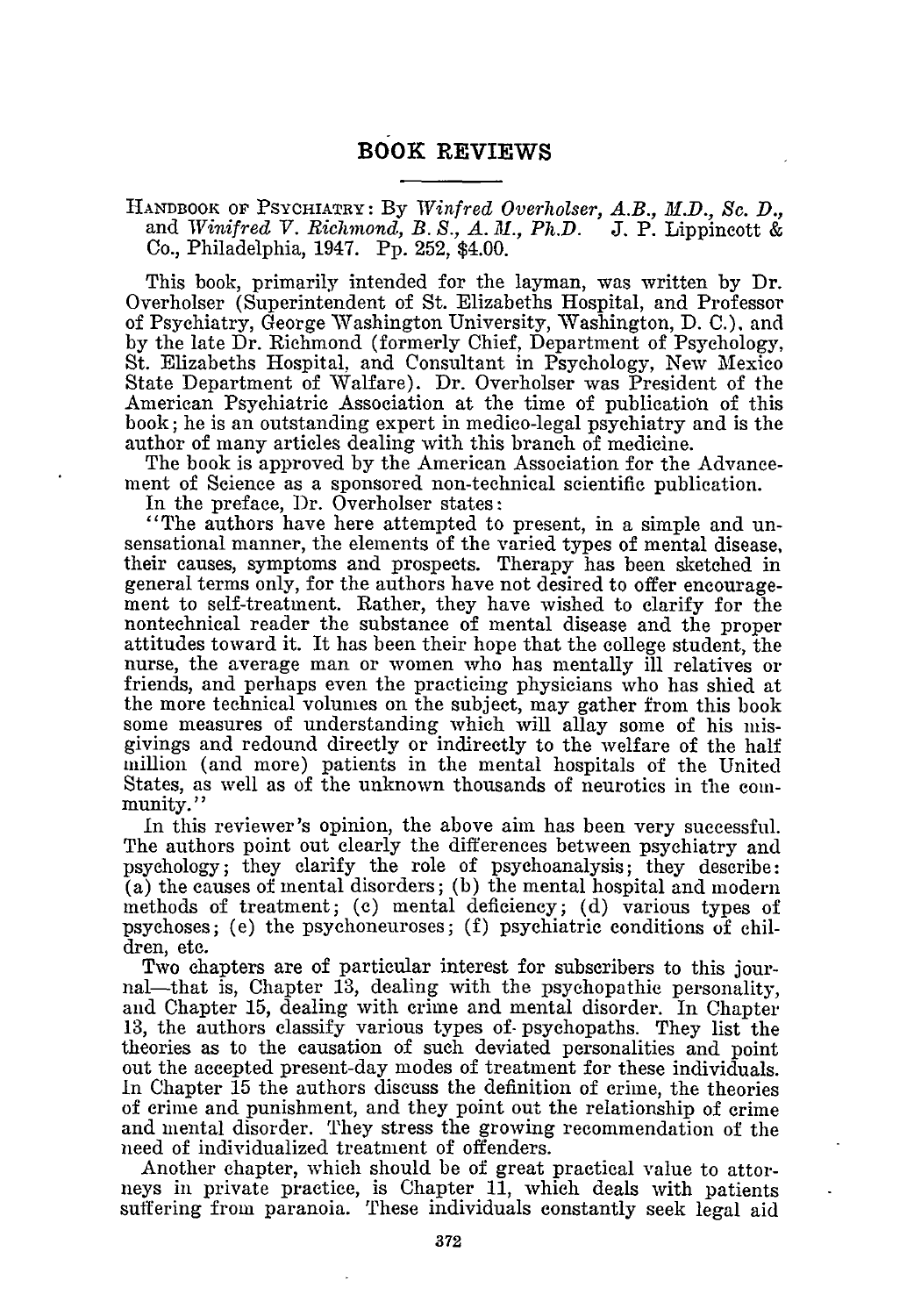because of their delusions of persecution. Particular mention is made of the dangerous and often homicidal tendencies of paranoid individuals who are often intelligent, suave, fine looking and who can often cleverly conceal their mental symptoms from judges, lawyers and juries, as well as from many members of the medical profession who have had no formal training in psychiatry. Moreover, such persons, who have been committed to mental hospitals, often induce lawyers to secure their release on writs of habaes corpus; the lawyer is often deceived by the plausible statements and apparent normal behavior of the patient and frequently accepts the patient's rather than the psychiatrist's evaluation of his mental condition.

In summary, the reviewer endorses most heartily this book for the use of laymen and for physicians not specializing in psychiatry. He agrees with the final paragraph written by the authors:

"This book has been written in the faith that the layman wants to know more about psychiatry, and that, rightly informed, he will lose much of his dread of mental abnormalities and be willing, even eager, to join with psychiatry and mental hygiene in helping to advance the campaign for better human beings in a better world."

University of Virginia Medical School **FRANK** J. CURRAN, M. D.

**THE REDUCTION OF** INTERGROUP **TENSIONS:** A Survey of Research on Problems of Ethnic, Racial, and Religious Group Relations. (Prepared under the direction of the Committee on Techniques for Reducing Group Hostility.) By *Robin M. Williants, Jr.* Social Science Research Council, New York, New York. Bulletin 57, 1947. **Pp.** X, 153. \$1.75.

Problems of inter-group hostility and conflict are commanding increasing attention of scholars and researchers of contemporary American society. Correspondingly, crime and police authorities have been vexed by a host of newly emergent problems in the realm of individual civil rights and minority-group conflicts of community-wide proportions.

The concern of the sociologist with the analysis of various devices, techniques and stratagems in the reduction of inter-group conflict is of timely significance to law enforcement officials. This volume, as the subtitle reports, is "a survey of research on problems of ethnic, racial, and religious programs" which have been put forward and which are currently under way to bring about better relations between such groups. The effectiveness of these various activities is a moot questionfor, as the author observes, "the working assumptions of action programs (to reduce inter-group hostility) . . . have not been evaluated by research period." In similar vein the author points out the inadequacy of the existing studies of inter-group relations and stresses the need for further and more systematic research.

The recommendations as to possible areas of research, while modestly referred to as a "few concrete illustrations of the types of studies which might be initiated," are in the reviewer's mind a mere recitation of the general formulations under which much of the current sociological research is being undertaken. Indeed, the author's interest in a systematic and more "fruitful" type of research seems to be based on the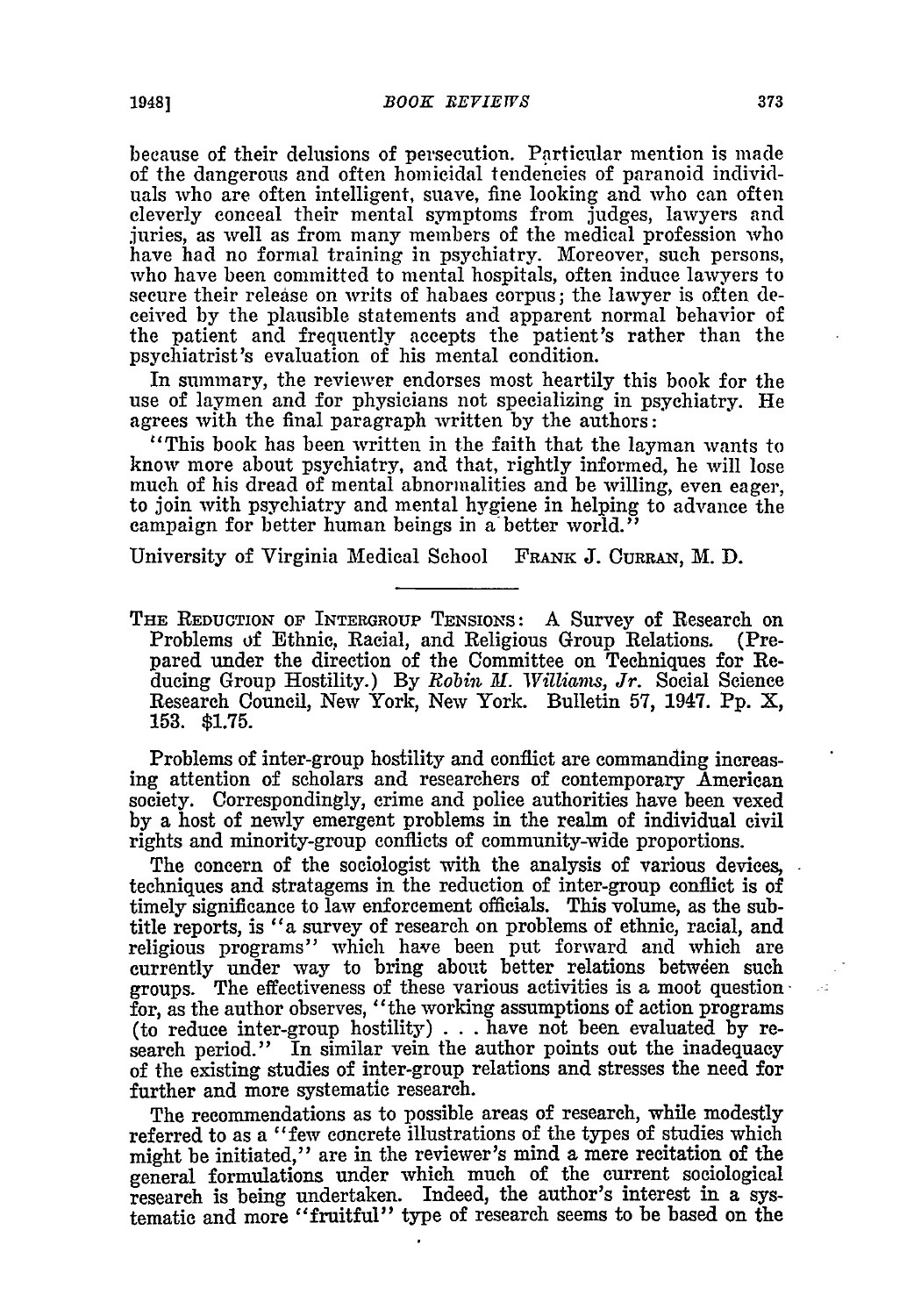assumption that somewhere, somehow, there exists a problem which will render itself for study according to the requirements of the author's views of an experimental design. In the reviewer's experience the volume is of greatest value in assembling and indicating the limitations of a host of studies with which sociological literature is replete. On the other hand, the suggestions as to research and the *line* pursued as to technique and method are not designed to engage the terms and conditions of individual behaviour and group inter-action under the circumstances of modern mass society. The formulation of a systematic approach to the problems of inter-group hostility requires something more than an eclectic listing of problem areas and an indication of the vast range of possible social relations inside which inter-group tensions may arise.

The reviewer offers the following observation and hypothesis as a clue to a more systematic basis for research in this field. Present intergroup research is not adapted to the highly dynamic, mobile, and shifting character of racial relations. These relations are decreasingly a function of formal practices and etiquette. Still less are they governed by the attitudes and opinions of individuals as such. The inter-penetration of racial and ethnic groups is increasingly a function of organized and deliberate interventions, whether in maintaining the status quo or modifying the existing patterns. Fluidity and the intervention of organizations appear more frequently as the two major and controlling conditions of changing race relations. Research directed along these lines may prove helpful to the police and civil authorities in coping with the provocative aspects of minority group relations, as well as contribute to our general fund of scientific knowledge.

University of Chicago. **JOSEPH D. LOHMAN** 

LAWYERS, **LAW** SCHOOLS, **AND THE PUBLIC** SERVICE. By *Esther Lucile Brown.* New York: Russell Sage Foundation, 1948. **Pp.** 258. \$3.00.

The author of the book here reviewed is not a lawyer, has never studied law, nor taught it. She did, however, publish ten years ago a volume entitled "Lawyers and the Promotion of Justice", which is another study from the Russell Sage Foundation. Moreover, she has visited many law schools and has been in touch with many law professors. While other things being equal a study by a lawyer would be entitled to more weight, intelligent laymen have often made valuable suggestions as to improvements in the law.

In Part Two the author describes the nature of work done by lawyers in federal agencies. This information should be useful for lawyers who contemplate entering the government service, and for law schools in preparing their curricula: The author mentions that there were 5,368 lawyers in the Government service on May 15, 1939. She neglects to mention that there were about 150,000 lawyers in the country as a whole, so that only one lawyer in thirty was in the federal service. To my way of thinking it would seem out of proportion to revise the law school curricula to train properly one student for government practice and ignore the twenty-nine who will go into private practice. It has not surprised me that in Nebraska there has been much criticism from the Supreme Court and the bar of the state of the new curriculum at the University of Nebraska which has concentrated on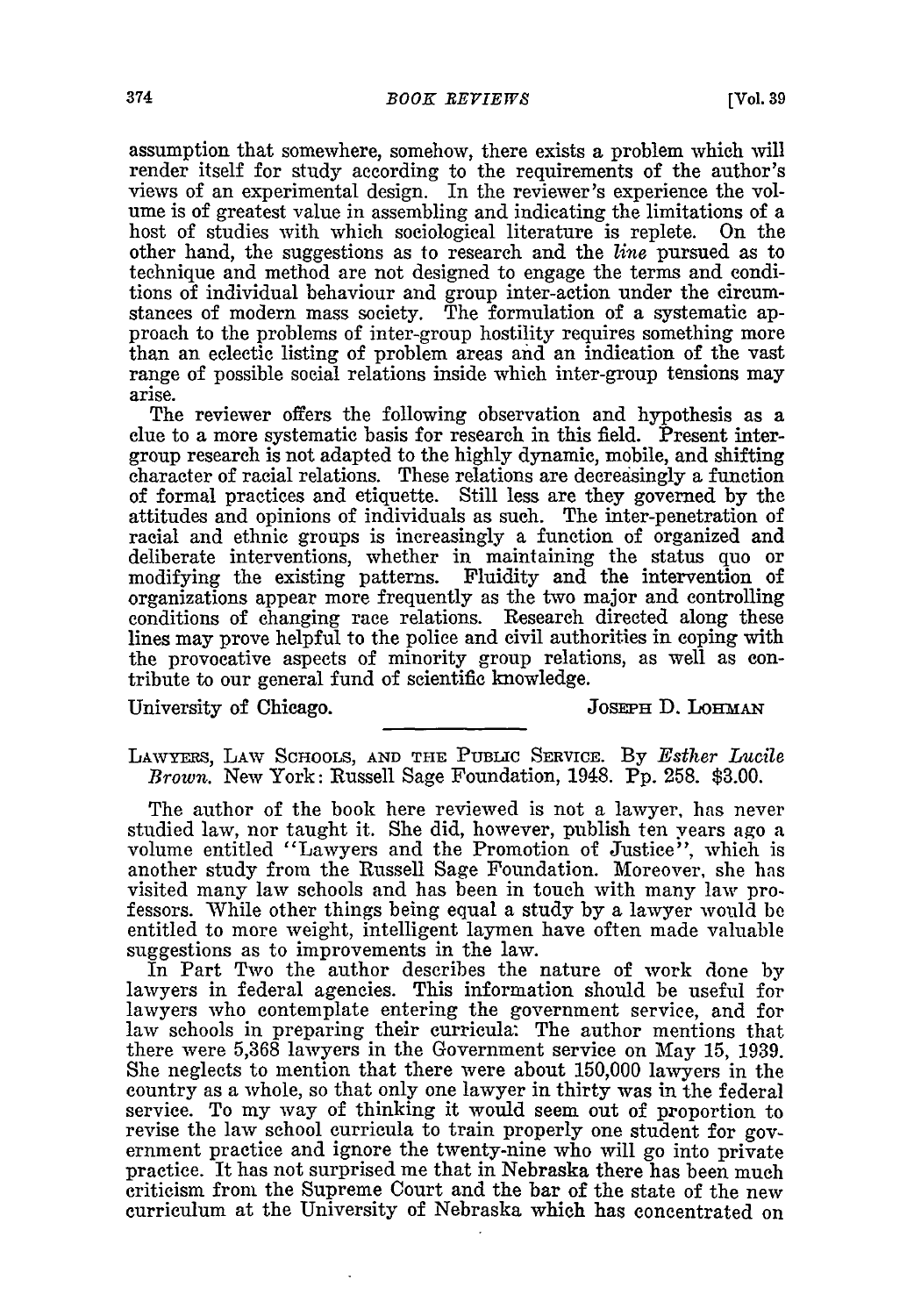public law to the detriment of private law courses even though the curriculum has been expanded in time from three to four years.

The most significant portion of the book is Part Three dealing with the implications of government service for legal education. This part of the book discusses many matters which have only been presented in a fragmentary way if at all to practitioners. These matters are not new to the law .school faculties, as they have been presented year after year, often with slight changes, at the main sessions, or round tables, or in committee reports of the Association of American Law Schools. Law professors, who in previous decades poked fun at the colleges of education, now seem themselves to be concentrating on matters of methodology, rather than the substance of law school courses.

The author favors the greater use of the social sciences and other non-legal materials. In three year curricula, however, there is already much cramping on account of added courses in law such as administrative law, labor law, taxation and legislation. Moreover, it is almost impossible save in a few great law schools, such as Yale and Chicago, to procure men well versed in both legal and non-legal materials. Even the highly endowed law schools themselves run into difficulties on this score. Personally, I prefer the University of Minnesota plan of having students go over to the arts college or school of business for such non-legal courses as they may wish to pursue. It should be noted that while there has been much talk about bringing the social sciences into the law, the volume of books and articles produced to link the two, is pitifully small. Mountains of controversial facts may be piled up, and there may be an accompanying failure to indicate essential legal theories and techniques, which it seems to me is the real function of a law school.

The social sciences seem to have greater value as to some individual subjects in the curriculum than others. Especially is this true as to Criminal Law. At pp. 116-117 the author states: "Teachers of criminal law have made many distinctive efforts to inform themselves about pertinent sociological and psychological theories and facts, and to integrate these theories and facts in their teaching. Jerome Hall's 'Theft, Law and Society'; Michael and Wechsler's widely acclaimed 'Criminal Law and Its Administration'; Professor Dession and Dr. Kahn's clinical seminar in psychiatry, at Yale; Sheldon Glueck's seminar in criminology at Harvard and his and Mrs. Glueck's studies of juvenile delinquency; Professor Puttkammer's broadly sociological course in criminal law administration at Chicago-these and other attempts illustrate what has been done to enrich criminal law within a relatively brief period of time."

Temple University Law School **LESTER B. ORFIELD** 

**UP** FROi **THE APE.** Revised edition. By *Earnest Albert Hooton.* New York: The Macmillan Company, 1947. Pp. xxii  $+$  778. \$7.00 trade, \$5.00 student edition.

The first edition of this work, published in 1931, represented an important survey and interpretation of the principal facts regarding man's ascent from loiver forms. The new edition brings down to date most of the important findings of the intervening years. That these are significant from the author's viewpoint is shown by the fact that the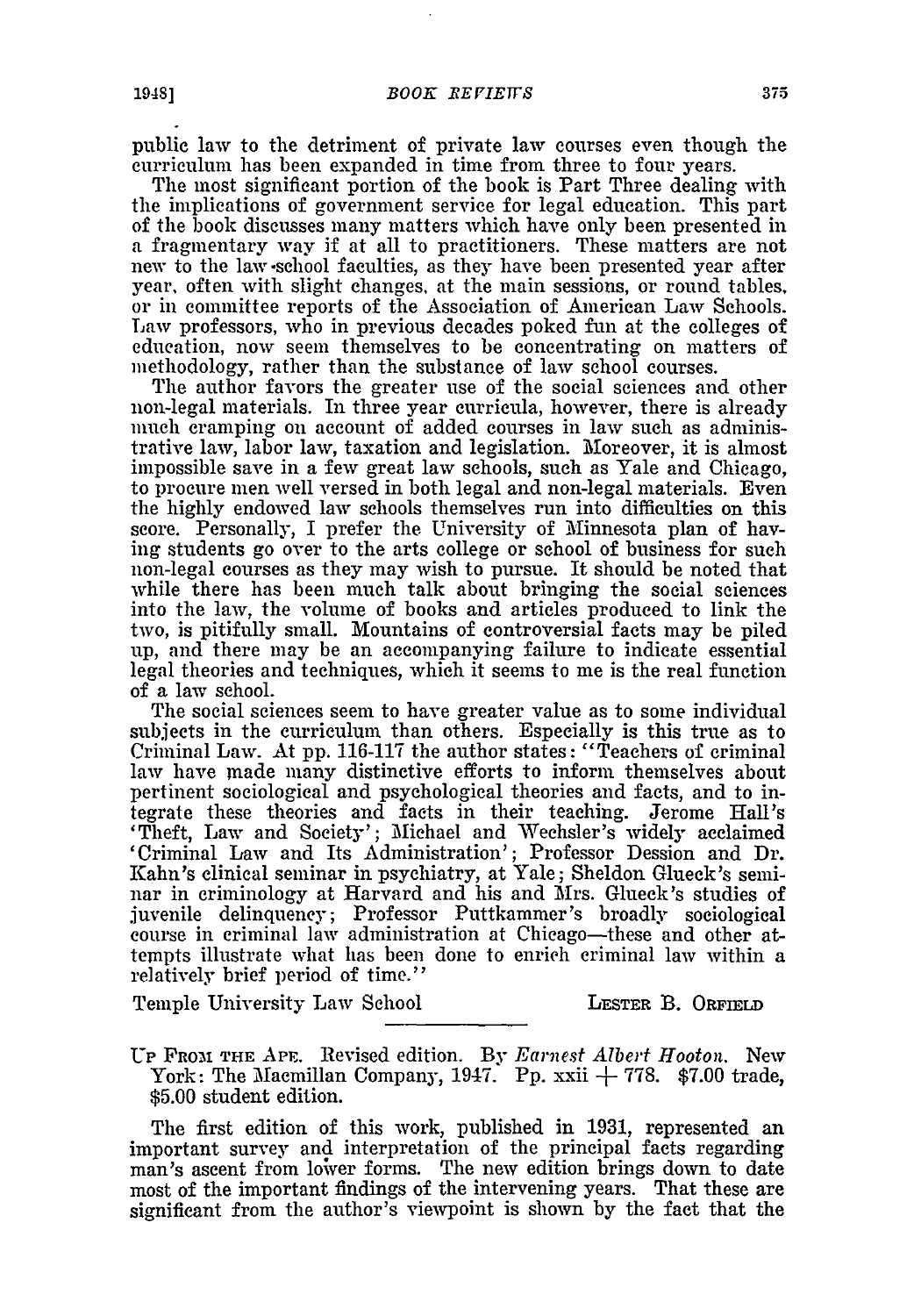present book is 162 pages longer than the former. He remarks, "that the finds of fossil man since 1931 exceed in number and importance all that had been made in the whole period before that date." Yet, he goes on to say,-"On the whole I should say that the greatest progress has been made in the study of the physical anthropology of the individual in its relationship to his physiology, psychology, and behavior." (p. vii) However, much of the former text remains, ekcept for occasional retouching of style or statement, since the essentials of physical anthropology of the species has not been too greatly altered despite recent discoveries. It is in the matter of the physical anthropology of the individual that he adds new pages. Perhaps the best service a short review can render is to indicate the chief additions and emendations of the new edition.

Part I, "Man's Relations" is only slightly altered. In Part II, "The Primate Life Cycle," there are two new sections, one on "Were Man's Ancestors Arboreal Arm-Swingers or Pronograde Ground Apes?" (pp. 130 ff.) On this old question the evidence is still uncertain and the author inclines to a compromise view (p. 133). The other addition presents material on "touch pads and friction skin" (pp. 199ff.) as further evidence of man's relationship to other primates. Part III, "The Individual Life Cycle" contains only minor modifications, but Part IV, "Fossil Ancestors and Collaterals," while following mostly in the former line, reviews the important new findings of fossil apes and men in South and Central Africa, and especially the significan recoveries from Java and South China. The theory of Weidenreich about the giant ancients comes in from some appreciative but cautious discussion. Hooton admires "the courage" of Weidenreich for his bold reconstructions of a giant prehistoric race from which lesser forms may have evolved but he states that he was unable to give the new theory critical attention since Weidenreieh's book, *Giant Early Man* frown *Java and South China,* appeared after the book under review was already in type.

Part V, "Heredity and Race" replaces and extends the comparable Part of the old edition, "Contemporary Races: What They Are; How They Developed; Their Evolutionary Meaning." More than 30 pages are added on the fundamentals of genetics and their bearing on racial inheritance and racial classification. Then, too, the discussion of the physiological tests of race is considerably expanded. Also, while the main racial and sub-racial classifications are not greatly altered, there is some emendation in the new book as to details.

Part VI, "The Anthropology of the Individual" is completely new. It draws heavily on the work of W. H. Sheldon and associates with regard to somatyping, and on various studies which attempt to correlate body build and certain diseases, both organic and mental. As a concluding section, and with no logical relation to the content of Part VI, there is a short summary of "The Stages and Status of Human Evolution." Also new is a longish appendix which gives the elements of anthropometry, including simplified directions on Sheldon's method of somatyping. There are 12 pages of selected bibliography, a full index, 11 tables, 68 textual figures, and 41 pages of plates.

According to the author's own statement, he wrote the first edition as a **"** 'popular' book on human evolution." As it turned out, the volume was read chiefly by students and he says he is "now wholly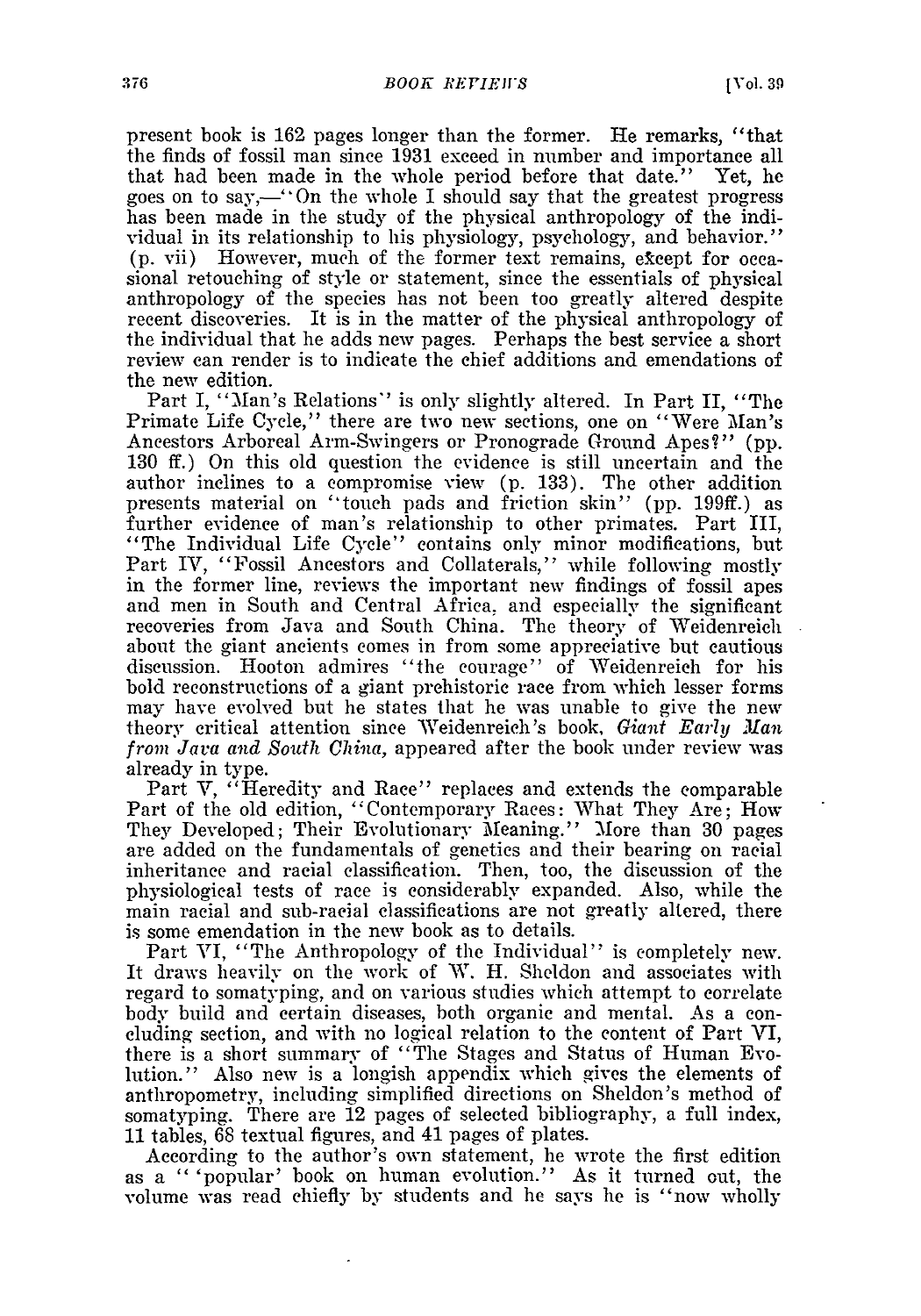reconciled to the task of writing unpopular books." Yet, the author's style is as lively as it was in the former volume and contains many amusing bits of doggerel—probably much of it his own, though usually attributed to others.

The new edition will be welcomed by anyone interested in knowing how we got this way-at least so far as our biological make-up is concerned. There is but passing reference to the author's much debated attempts to relate individial morphology to types of criminal conduct. Northwestern University **KIMBALL YOUNG**

**CASES AND MATERIALS ON** DOMESTIc RELATIONS. By *Albert C. Jacobs.* (Second edition with 1947 supplement.) The Foundation Press, Inc., 1939 lx and 1011 pp. plus supplement, 1948, 113 pp.; index and table of cases, \$7.50.

Professor Jacobs' casebook marks a noteworthy exception to the legal textbooks of others who are often compounding felonies in human relations. Lawyer or not, the professional man with an interest in family organization and disorganization will benefit from examining this book. Replete with efforts at insight and interpretation, this book scorns in part the legal abracadabra of domestic relations law for an applied perspective drawing from both law and sociology.

Worth noting is the organization of the book's contents. Part I is concerned with family organization. This division deals in natural order with each phase of the courtship and marriage relationship. "The Contract to Marry" and "Interference With the Contract to Marry" comprise two sections, for example, which are not considered under breach of promise or annulment but appear in the second chapter under "Family Organization" entitled "Prior to the Organization of the Family Unit."

Part II is devoted to "Family Disorganization." Besides dealing with the legal mechanisms of annulment and divorce the author contrasts "the theoretical rules which have an ecclesiastical heritage with the practical scheme which has developed."

"Husband and Wife" is the title of Part III which is sub-divided into chapters dealing with the solidarity of husband and wife relationship and its economic implications. A similarly generalized breakdown is employed in Part IV entitled "Parent and Child."

There have been no changes made in the main text which was issued in 1939. Amendments and fifteen new cases are noted in the supplement appearing since 1947.

Five pages are given to an annotated selected bibliography most of which is devoted to so-called "non-legal" materials. The author's choices are well taken but unfortunately (from this reviewer's point of view) are pointedly limited to the subject at hand. Professor Jacobs might well have suggested a few more books and articles whose main concern is not the family per se but the society and culture of which the family is only a part.

Any domestic relations case book is doomed to forego certain of those considerations which bear no legal precedent for judicial interpretation. It is regrettable that a "new synthesis" must ignore the question of desertion, for instance, "because the problems connected therewith are largely financial and are presented elsewhere." Desertion has more than once been appropriately referred to as "the poor man's